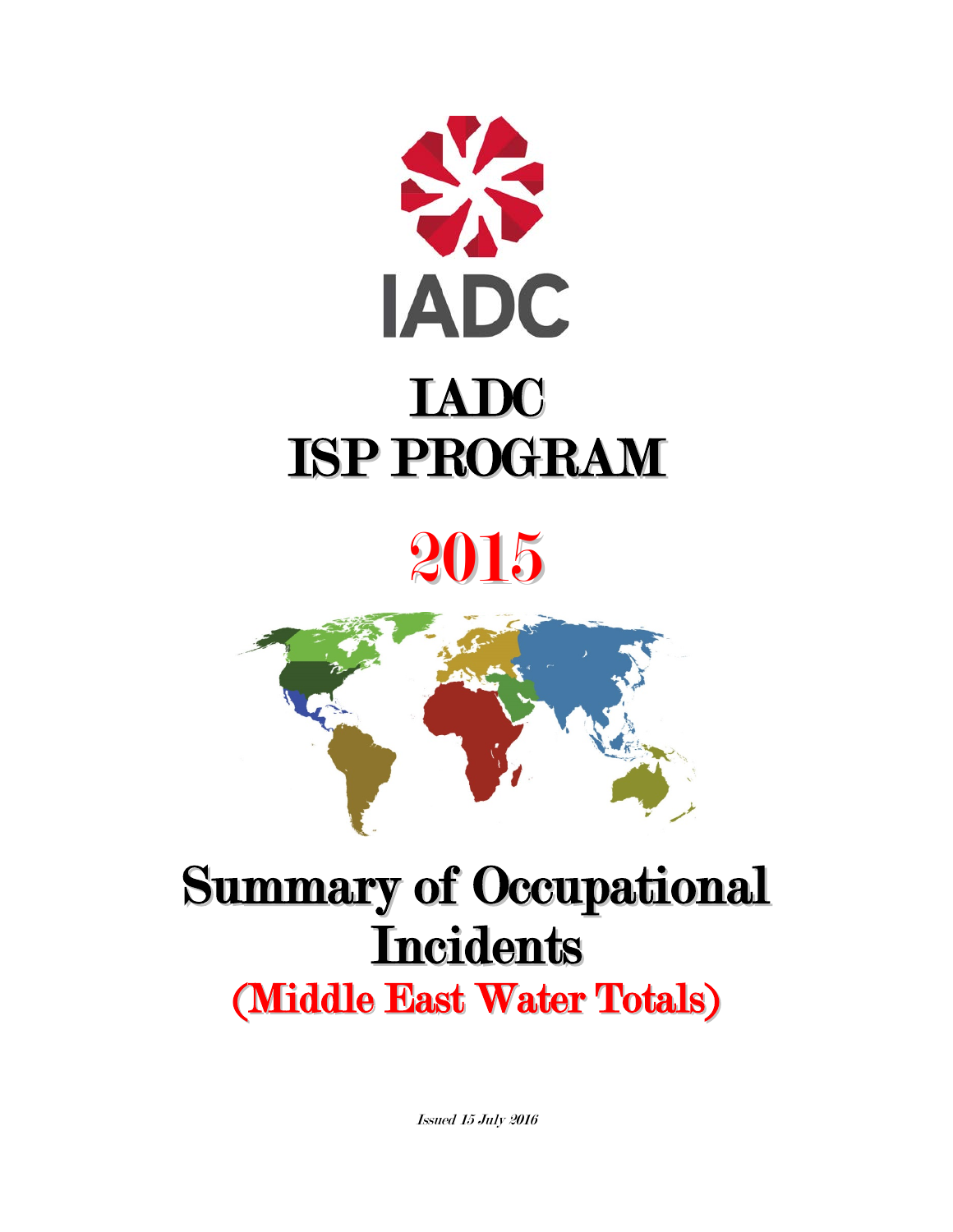

# Table of Contents

**(Table of Contents is Hyperlinked, Just click on Topic & go)**

| Middle East Water Total Lost Time Incidents by Occupation (Chart 3) 4         |
|-------------------------------------------------------------------------------|
|                                                                               |
|                                                                               |
|                                                                               |
|                                                                               |
| Middle East Water Total Recordable Incidents by Incident Type (Chart 8) 9     |
| Middle East Water Total Lost Time Incidents by Equipment (Chart 9) 10         |
| Middle East Water Total Recordable Incidents by Equipment (Chart 10) 11       |
| Middle East Water Total Lost Time Incidents by Operation (Chart 11) 12        |
| Middle East Water Total Recordable Incidents by Operation (Chart 12) 13       |
| Middle East Water Total Lost Time Incidents by Location (Chart 13)  14        |
| Middle East Water Total Recordable Incidents by Location (Chart 14) 15        |
| Middle East Water Total Lost Time Incidents by Time in Service (Chart 15) 16  |
| Middle East Water Total Recordable Incidents by Time in Service (Chart 16) 17 |
| Middle East Water Total Lost Time Incidents by Time of Day (Chart 17) 18      |
| Middle East Water Total Recordable Incidents by Time of Day (Chart 18) 19     |
|                                                                               |
|                                                                               |
|                                                                               |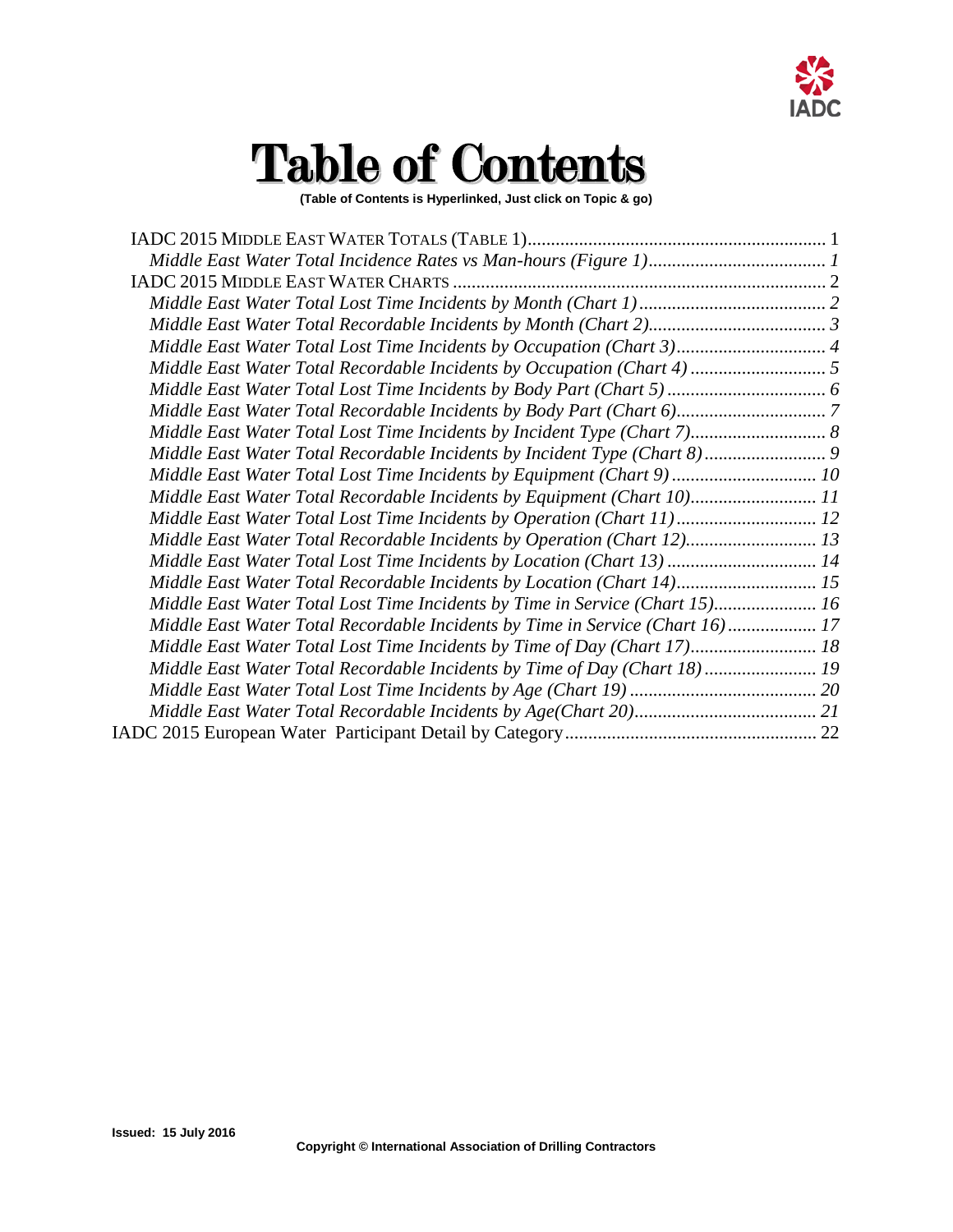

### <span id="page-2-0"></span>**IADC 2015 Middle East Water Totals (Table 1)**

|                                          | <b>Total</b> |
|------------------------------------------|--------------|
| <b>Total Man-hours</b>                   | 41,917,040   |
| <b>Total Medical Treatment Incidents</b> | 18           |
| <b>Total Restricted Work Incidents</b>   | 27           |
| <b>Total Lost Time Incidents</b>         | 20           |
| <b>Total Fatalities</b>                  | 0            |
| <b>Total Recordables</b>                 | 65           |
| <b>MTO Incidence Rate</b>                | 0.09         |
| <b>RWC Incidence Rate</b>                | 0.13         |
| <b>LTI Incidence Rate</b>                | 0.10         |
| <b>LTI Frequency Rate</b>                | 0.48         |
| <b>DART Incidence Rate</b>               | 0.22         |
| <b>DART Frequency Rate</b>               | 1.12         |
| Recordable Incidence Rate                | 0.31         |
| <b>Recordable Frequency Rate</b>         | 1.55         |

Companies Reporting: Water – 19

Medical Treatment Incidence Rate = MTOs X 200,000 Restricted Work Incidence Rate = RWCs X 200,000<br>Lost Time Incidence Rate = LTIs + FTLs X 200,000 Lost Time Incidence Rate = LTIs + FTLs X 200,000<br>DART Incidence Rate = LTIs + RWC X 200,000 DART Frequency Rate = LTIs + RWC X 1,000,000 DART Incidence Rate = LTIs + RWC X 200,000<br>
Recordable Incidence Rate = RCRD X 200,000 DRecordable Frequency Rate = RCRD X 1,000,000

Recordable Frequency Rate = RCRD  $X$  1,000,000

<span id="page-2-1"></span>

#### **Middle East Water Total Incidence Rates vs Man-hours (Figure 1)**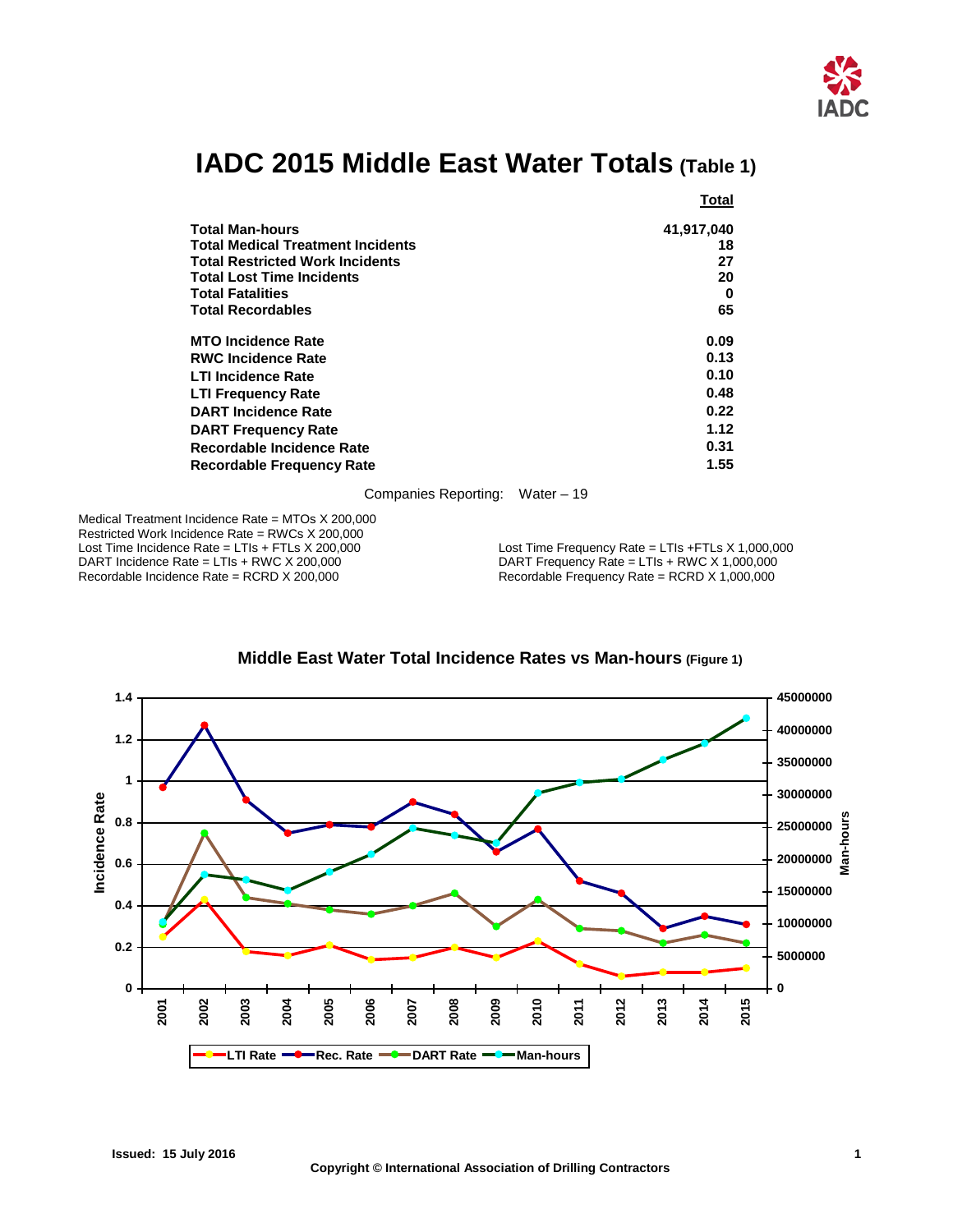

#### **IADC 2015 Middle East Water Charts Middle East Water Total Lost Time Incidents by Month (Chart 1) Based on 19 Incidents**

<span id="page-3-1"></span><span id="page-3-0"></span>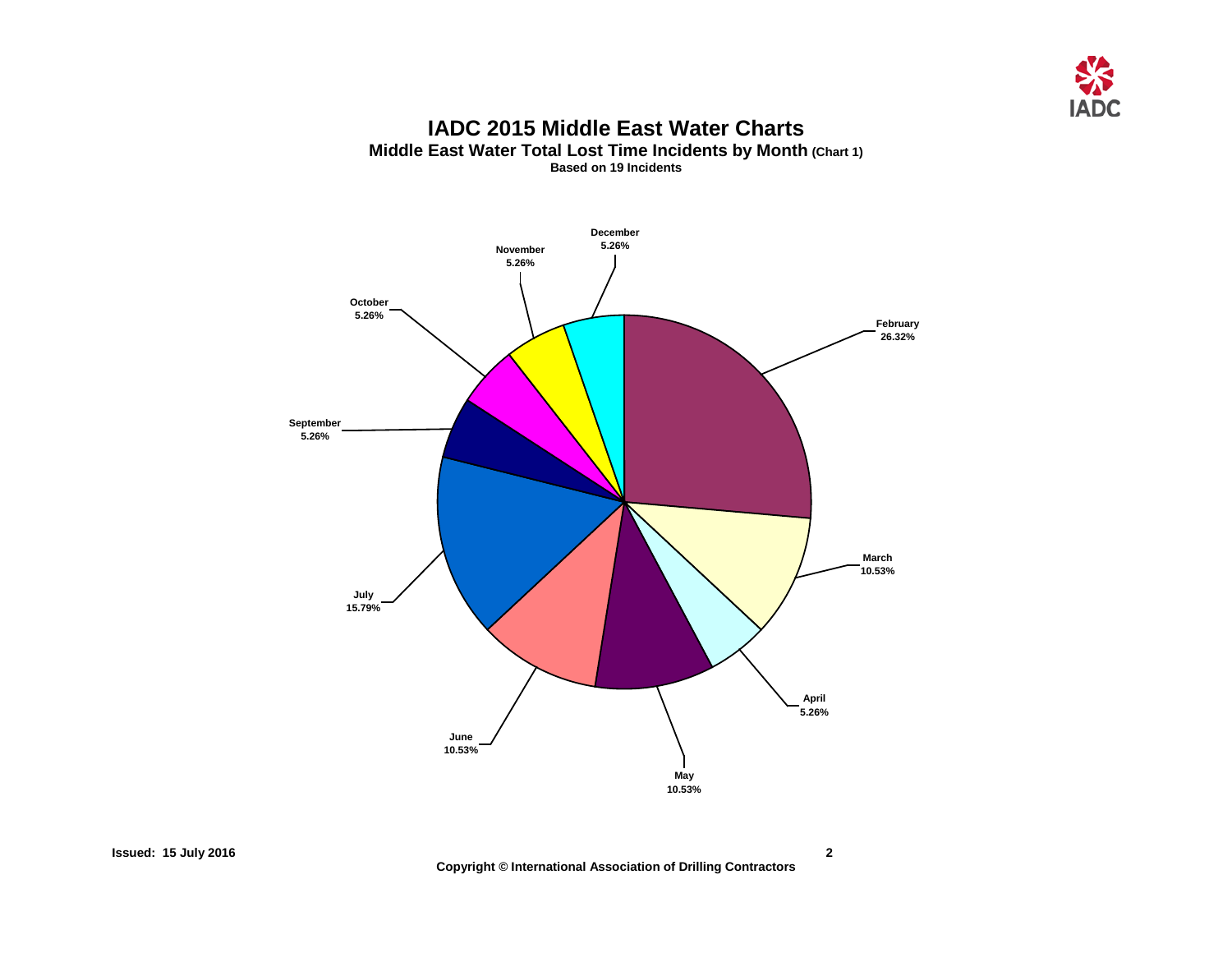

#### <span id="page-4-0"></span>**November 4.69% October 4.69% September 9.38% August 6.25% July 7.81% June 9.38% May**<br>9.38% **May 6.25% April 14.06% March 10.94% February 12.50% January 7.81% December 6.25%**

#### **Middle East Water Total Recordable Incidents by Month (Chart 2) Based on 64 Incidents**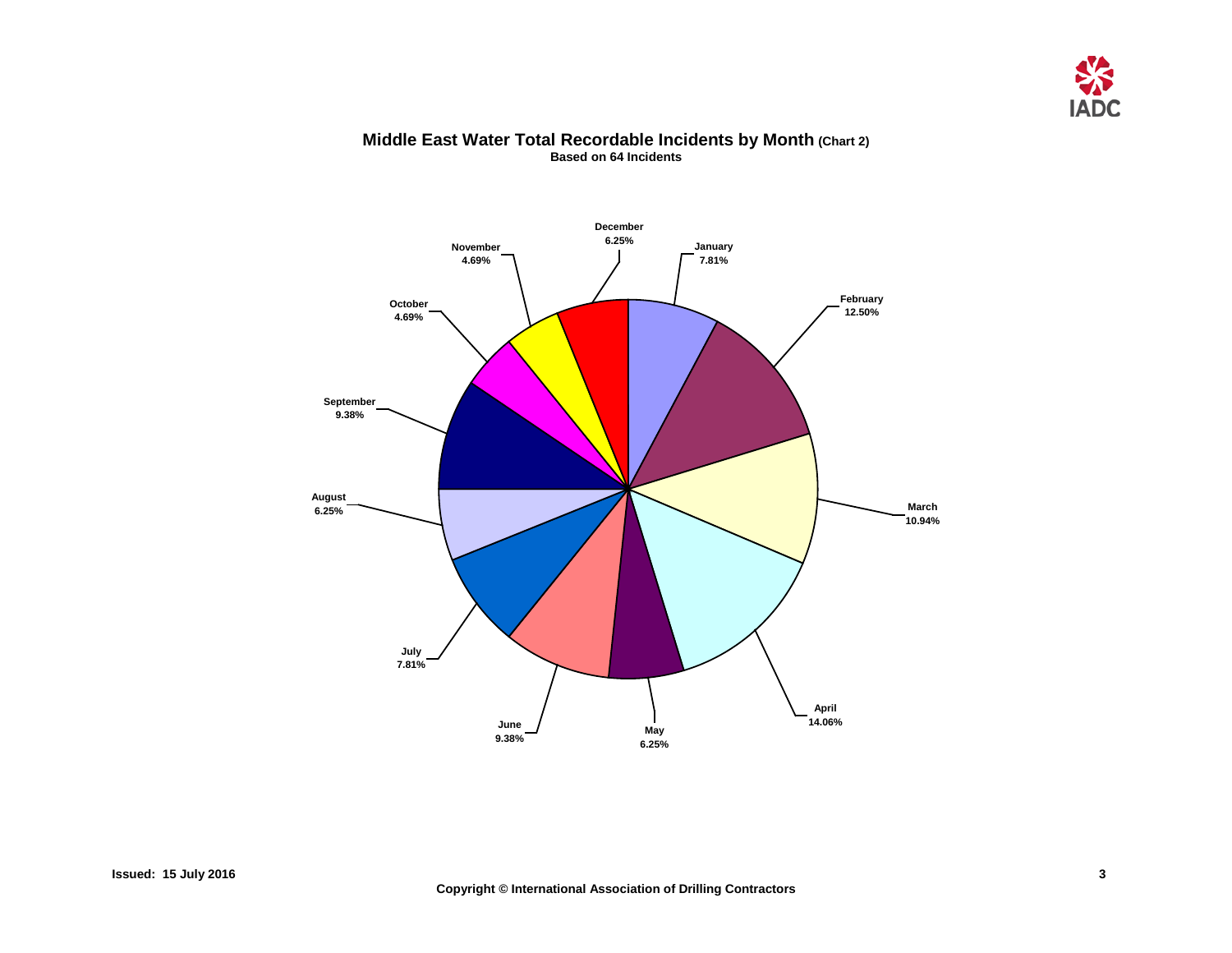

## <span id="page-5-0"></span>**Superintendent/other Supervisors 5.26% Toolpusher (Asst.TP, Tourpusher) 5.26% Derrickman 10.53% Floorman 26.32% Crane Operator (Forklift Operator) Roustabout (Lease Hand) 26.32% 10.53% Mechanic (Repair Technician) 15.79%**

#### **Middle East Water Total Lost Time Incidents by Occupation (Chart 3) Based on 19 Incidents**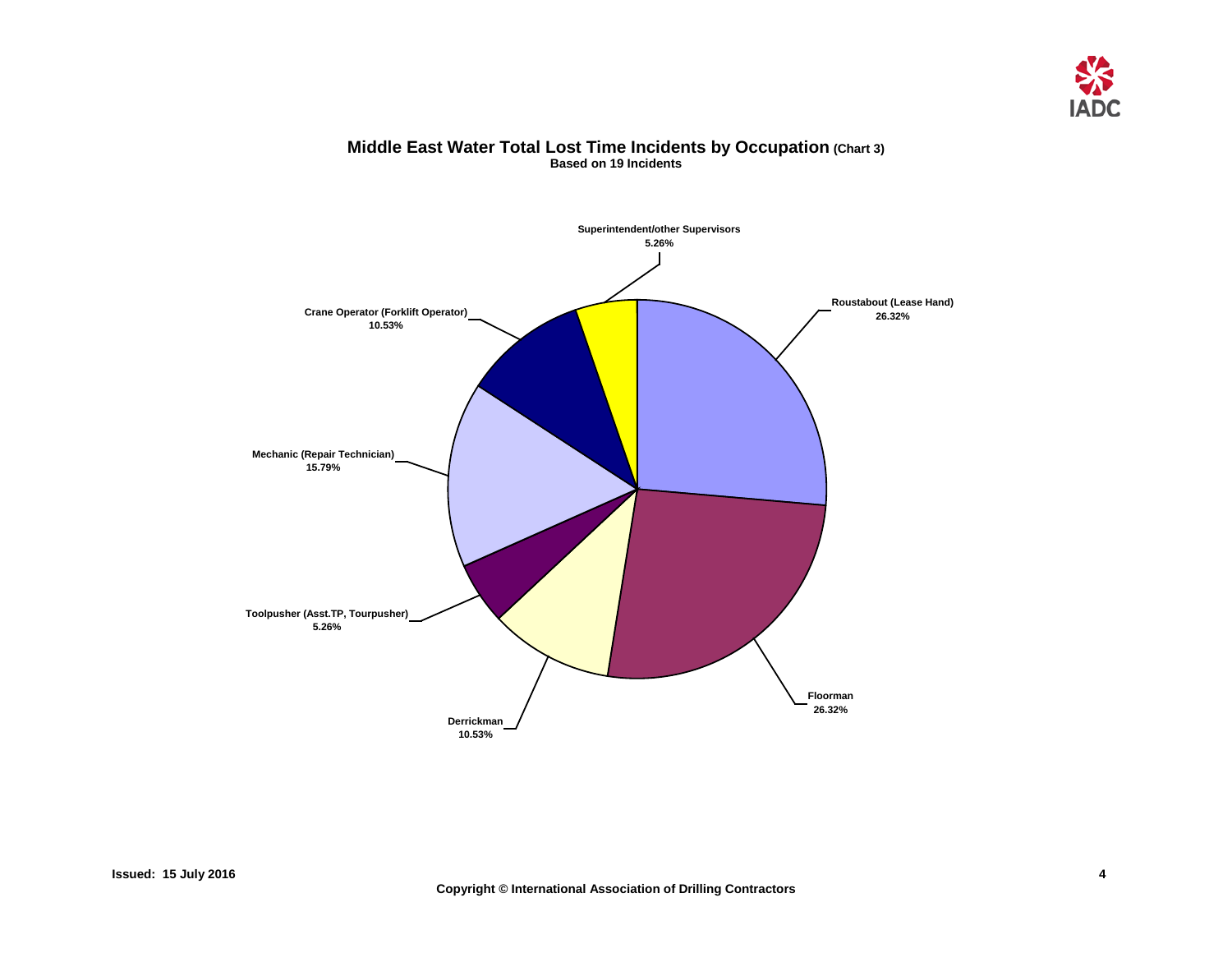

#### **Middle East Water Total Recordable Incidents by Occupation (Chart 4) Based on 64 Incidents**

<span id="page-6-0"></span>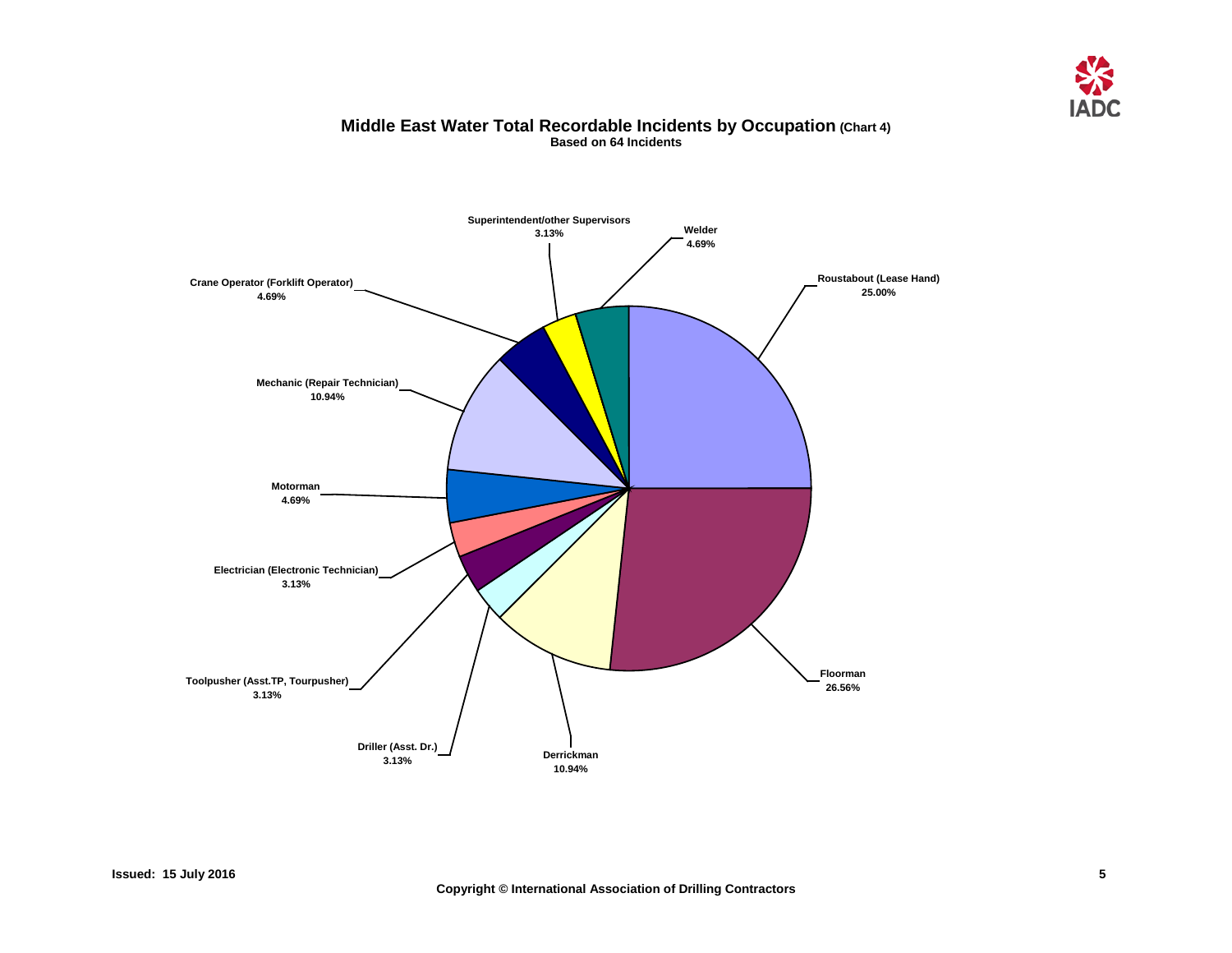

<span id="page-7-0"></span>

#### **Middle East Water Total Lost Time Incidents by Body Part (Chart 5) Based on 19 Incidents**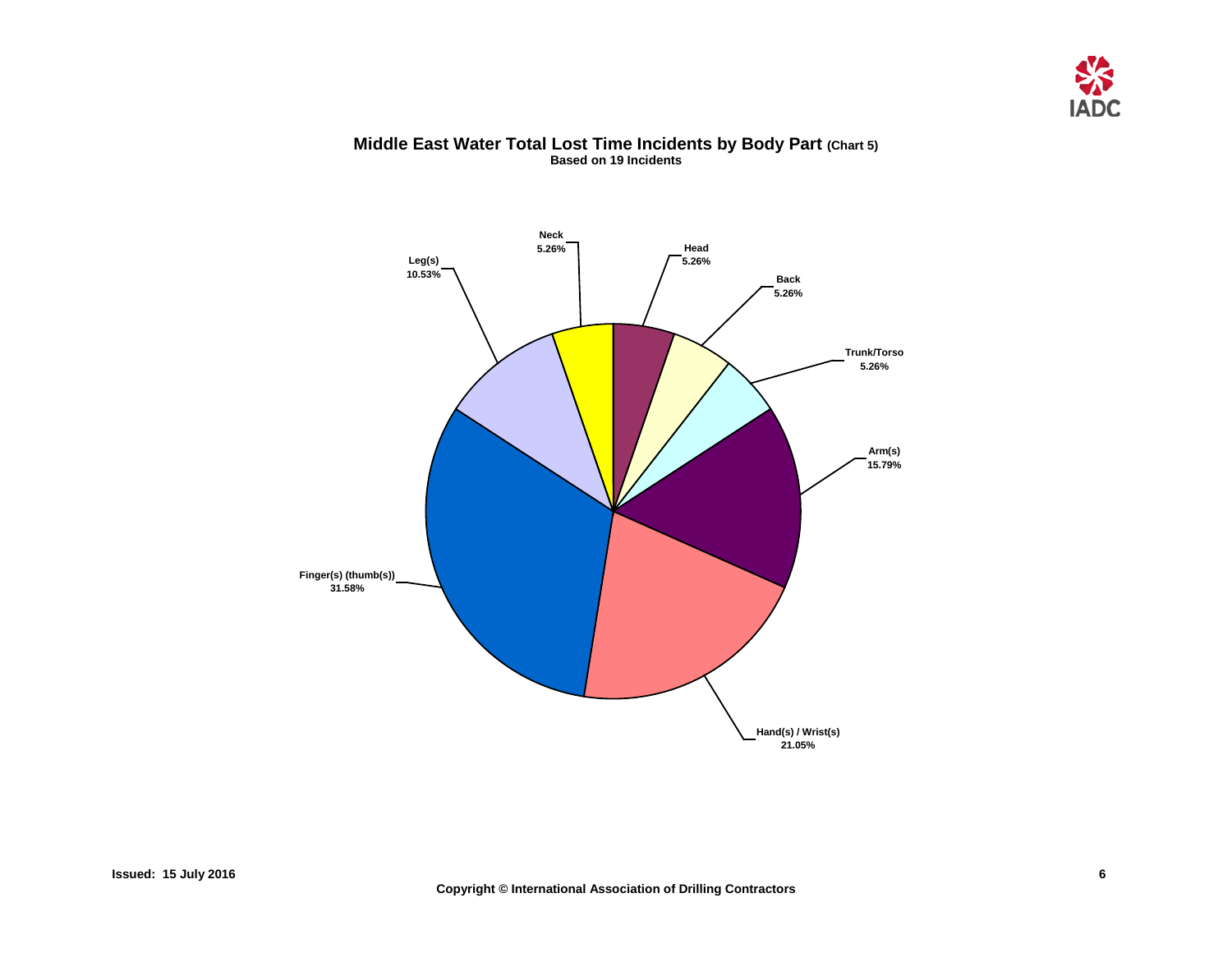

<span id="page-8-0"></span>

#### **Middle East Water Total Recordable Incidents by Body Part (Chart 6) Based on 64 incidents**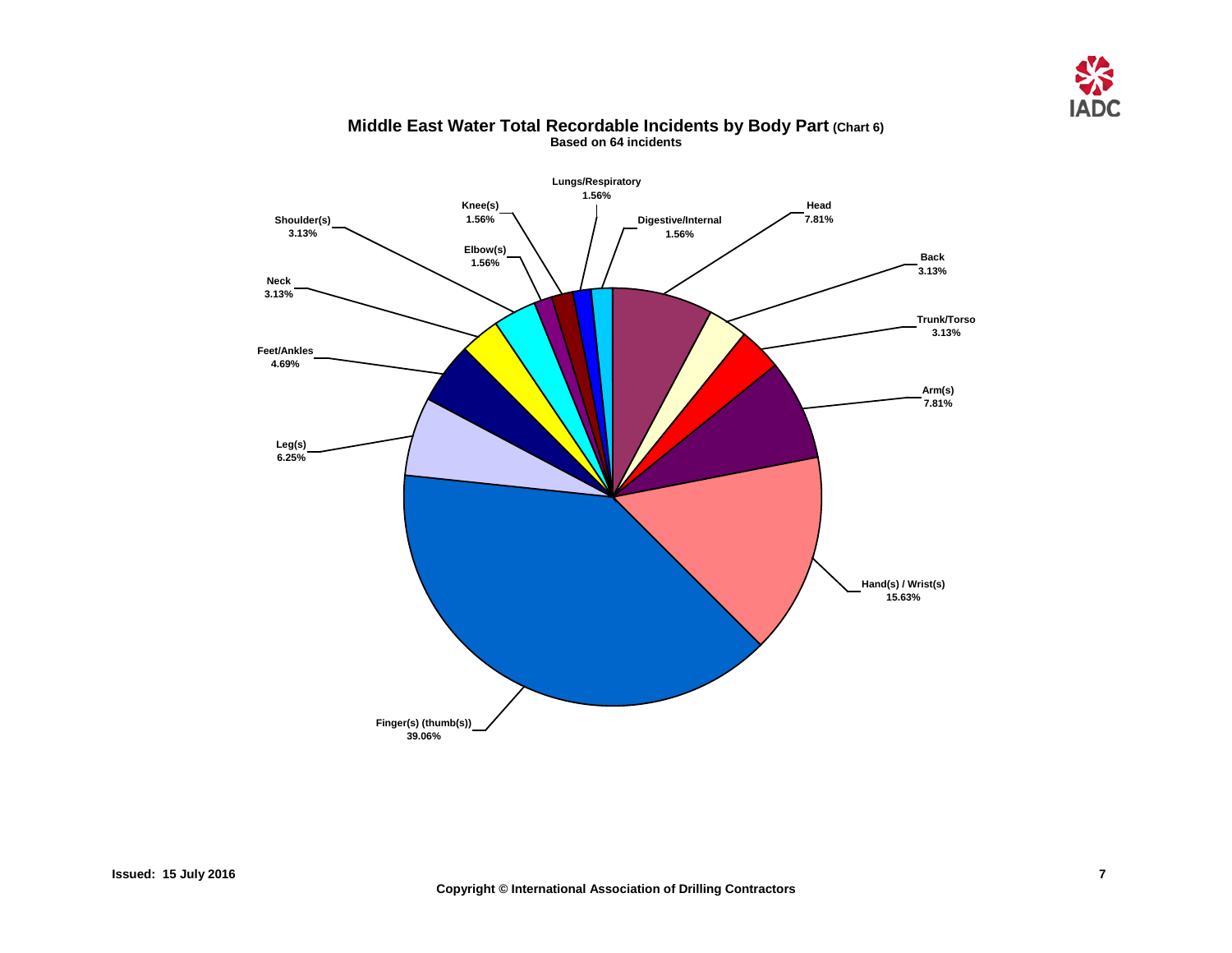

<span id="page-9-0"></span>

#### **Middle East Water Total Lost Time Incidents by Incident Type (Chart 7) Based on 19 Incidents**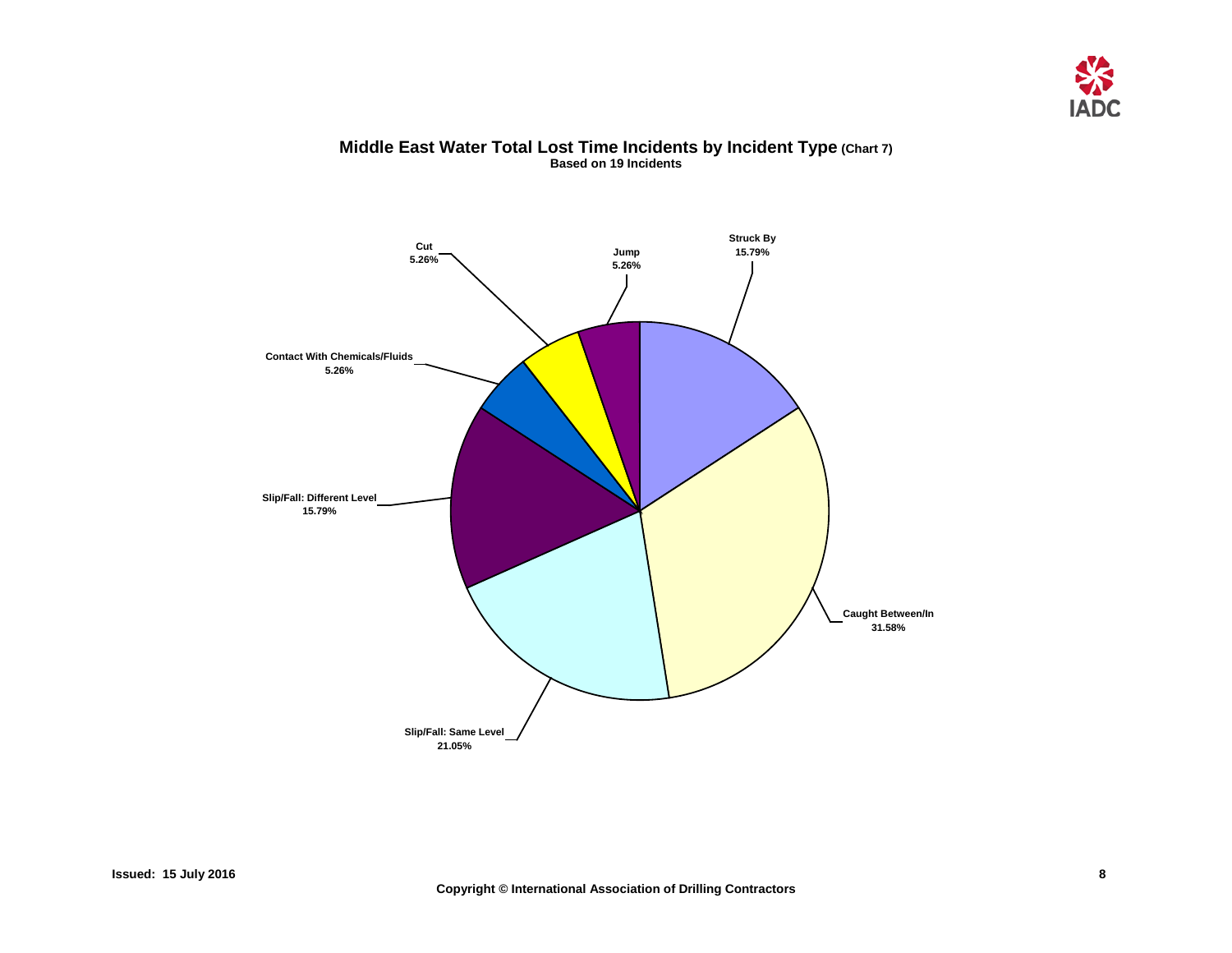

<span id="page-10-0"></span>

#### **Middle East Water Total Recordable Incidents by Incident Type (Chart 8) Based on 64 Incidents**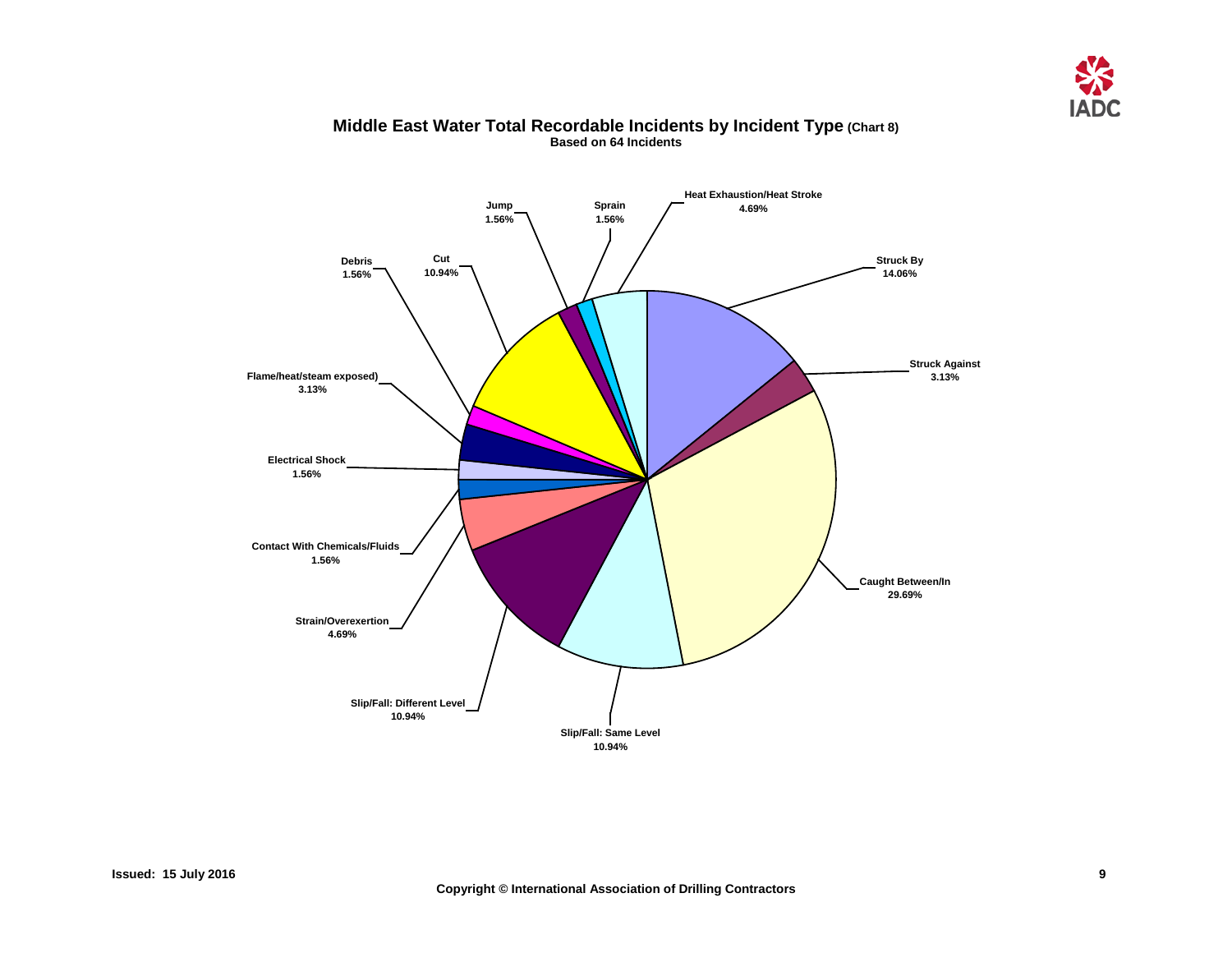

<span id="page-11-0"></span>

#### **Middle East Water Total Lost Time Incidents by Equipment (Chart 9) Based on 18 Incidents**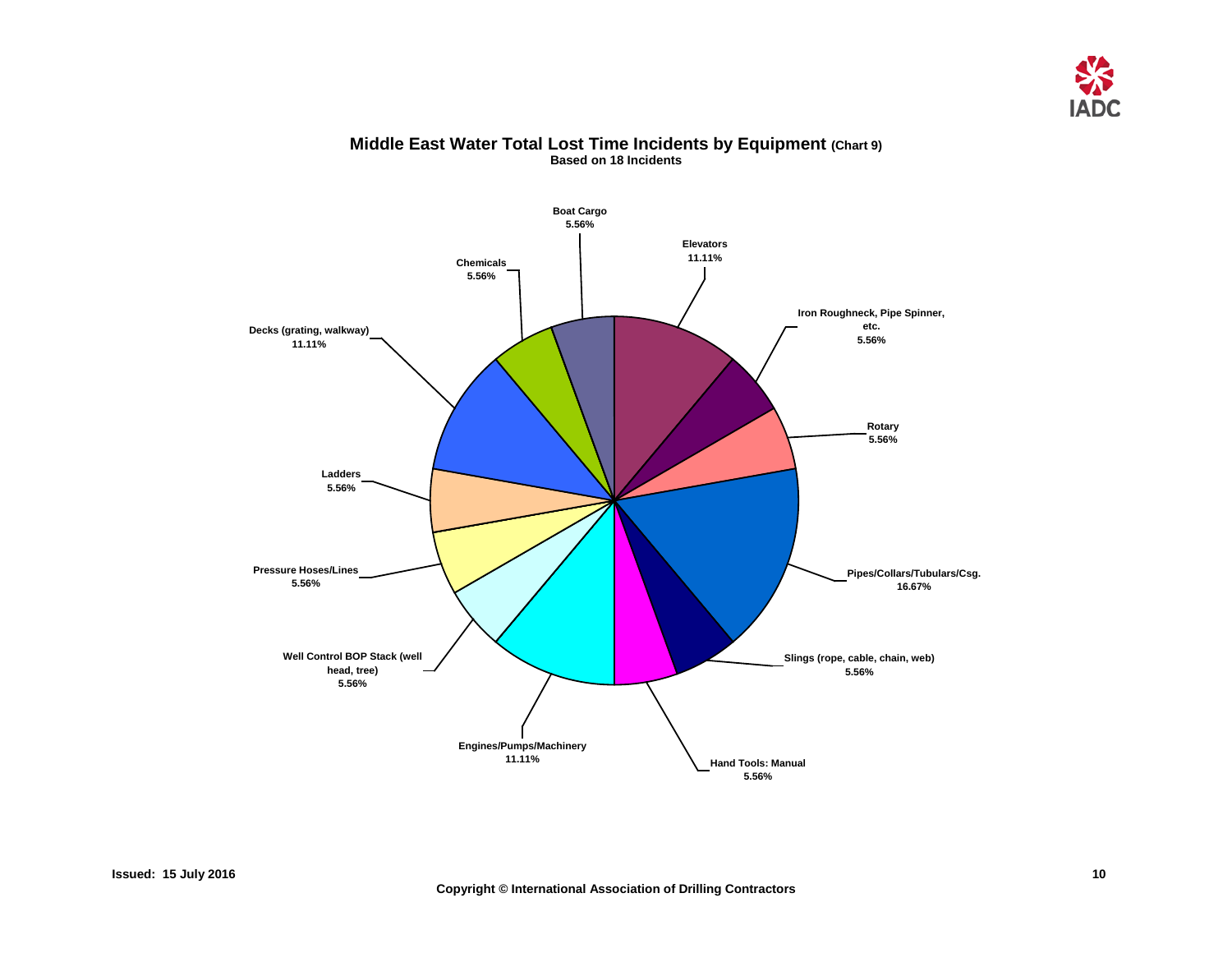

#### **Middle East Water Total Recordable Incidents by Equipment (Chart 10) Based on 61 Incidents**

<span id="page-12-0"></span>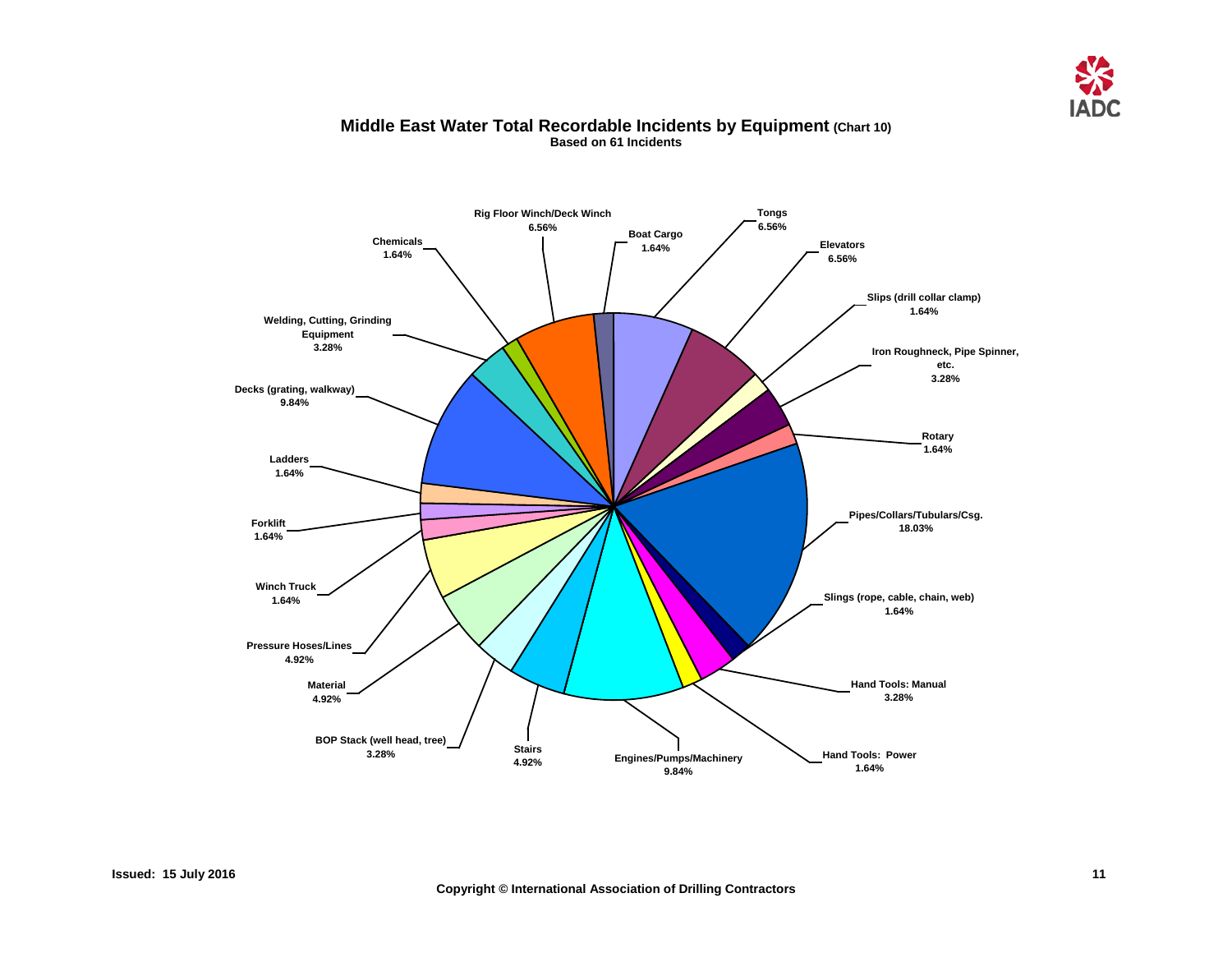

#### **Middle East Water Total Lost Time Incidents by Operation (Chart 11) Based on 19 Incidents**

<span id="page-13-0"></span>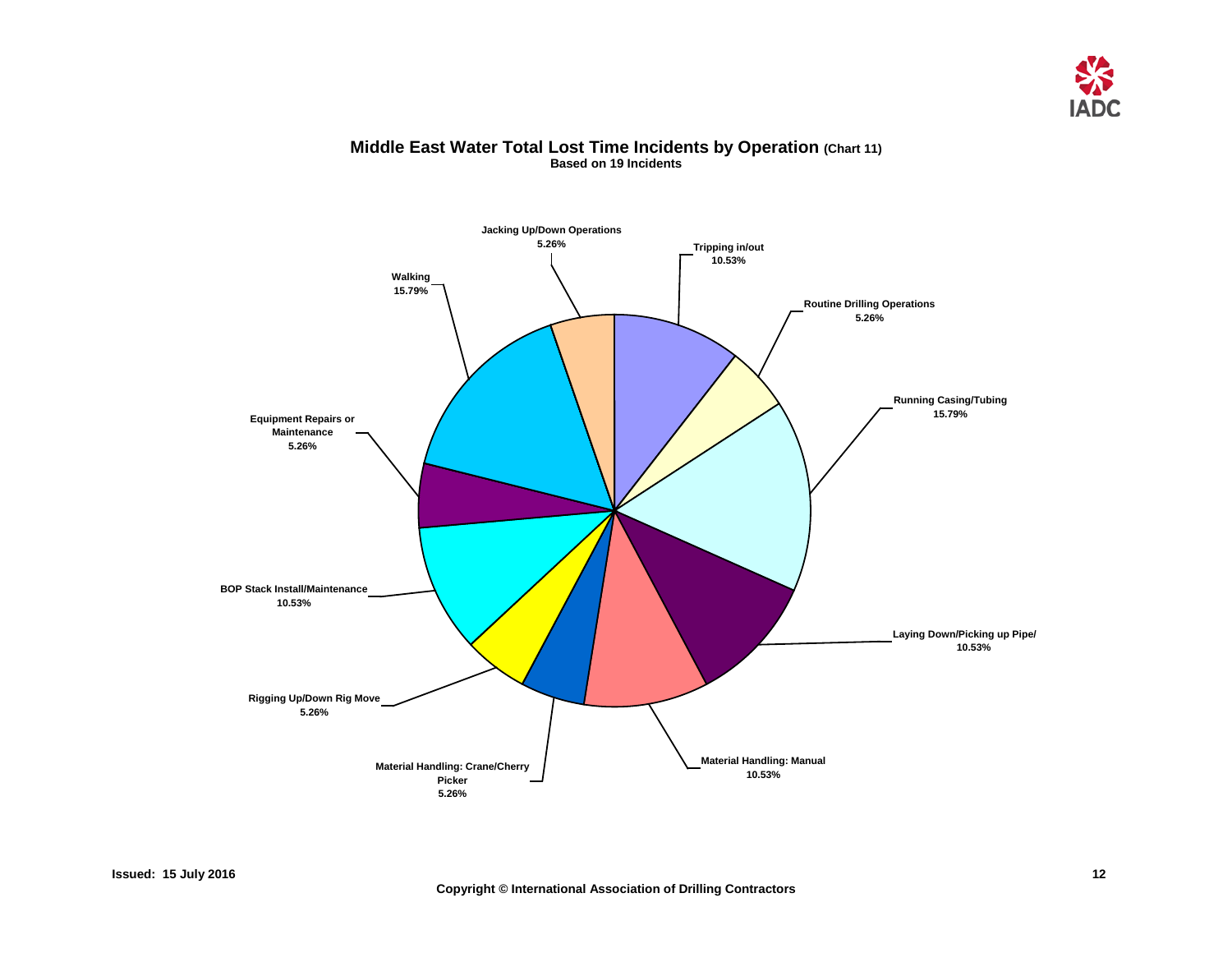

#### **Middle East Water Total Recordable Incidents by Operation (Chart 12) Based on 63 Incidents**

<span id="page-14-0"></span>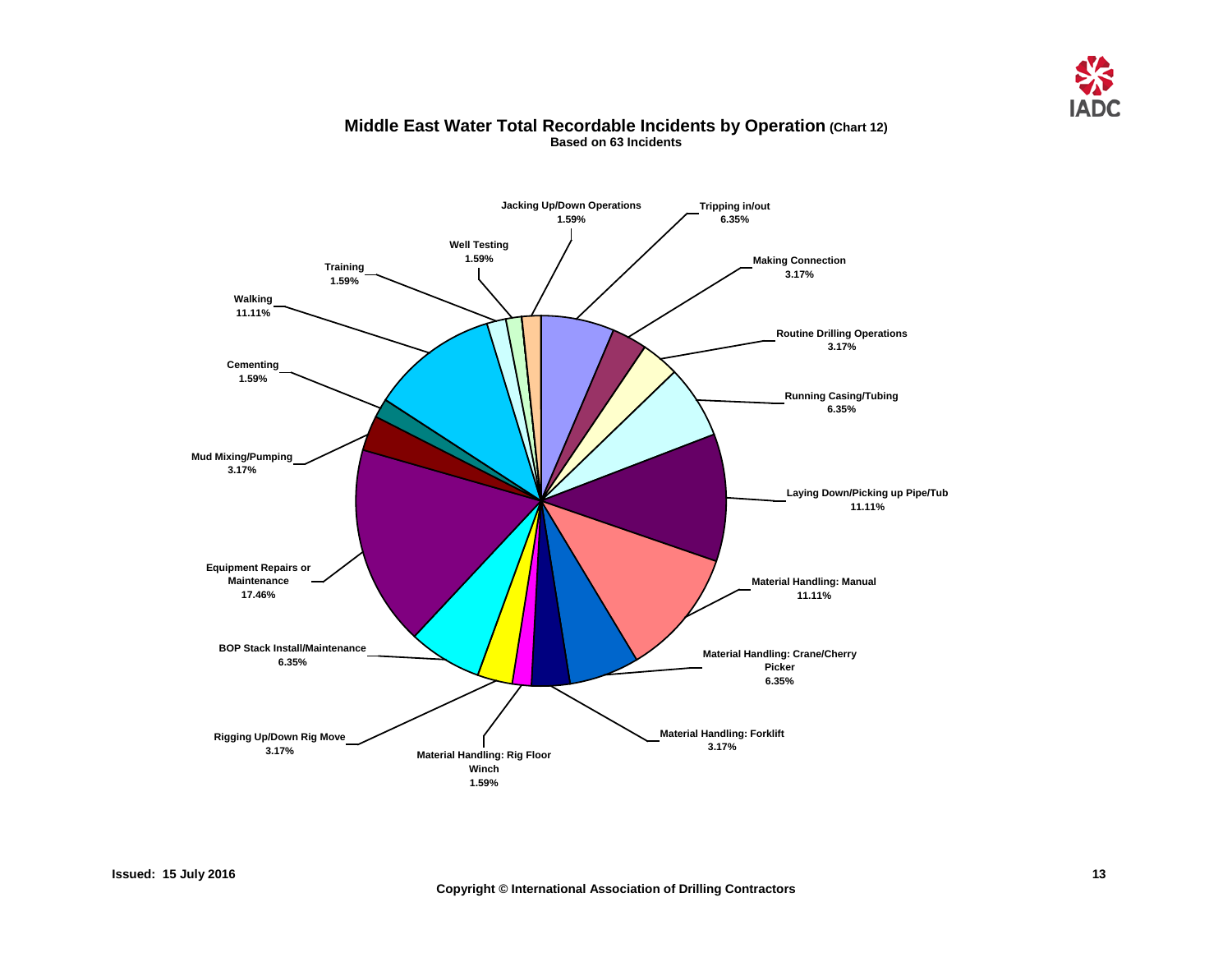

### <span id="page-15-0"></span>**Rig Pad/Rig Decks (rig/well site/location, yard) 21.05% Cherry Picker/Crane 5.26% Rig Floor 36.84% Pipe Rack/Pipe Deck 10.53% Derrick/Mast 5.26% BOP Stack (well head/tree) Area 5.26% Work, change,storage room 5.26% Jacking House 10.53%**

#### **Middle East Water Total Lost Time Incidents by Location (Chart 13) Based on 19 Incidents**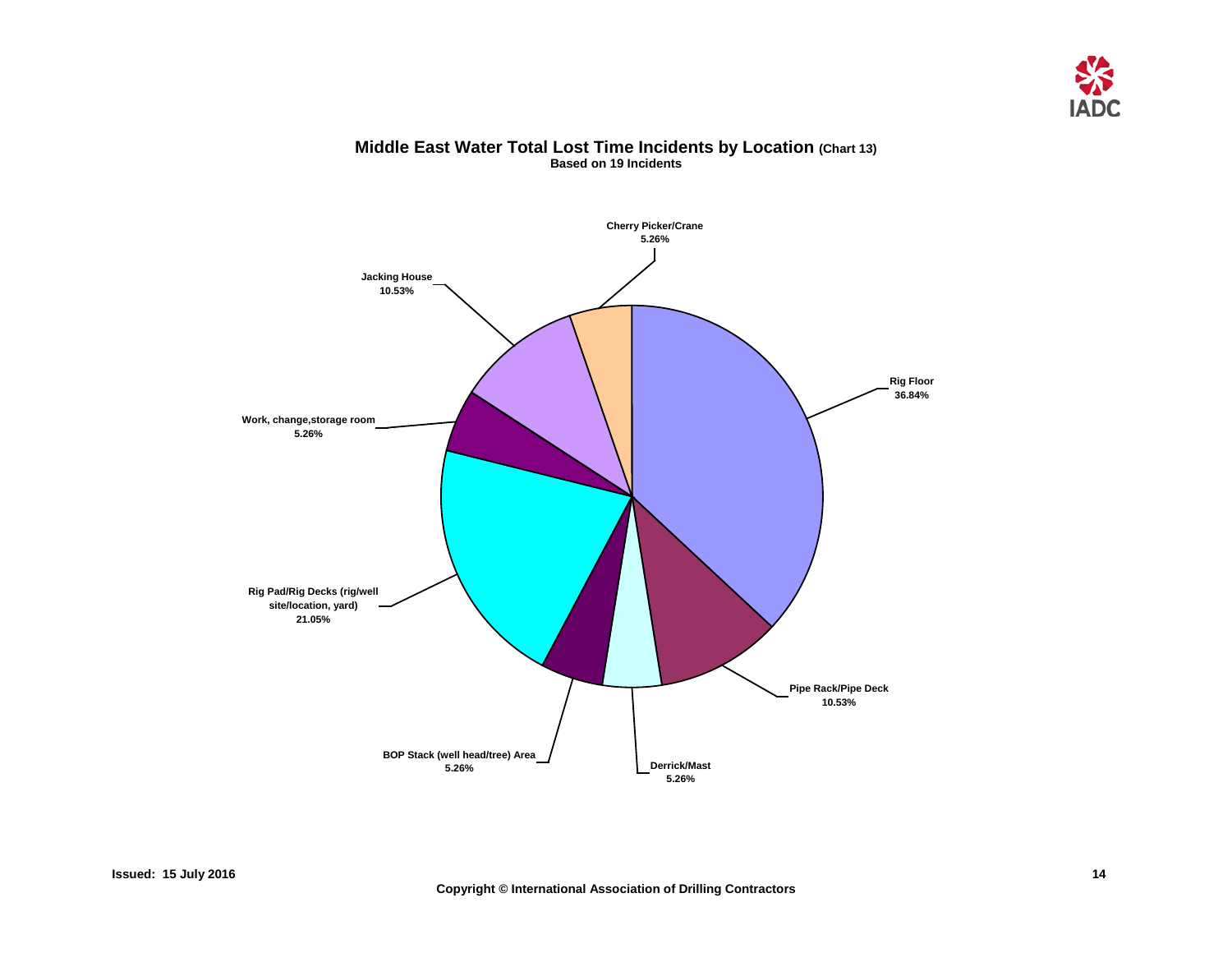

<span id="page-16-0"></span>

#### **Middle East Water Total Recordable Incidents by Location (Chart 14) Based on 63 Incidents**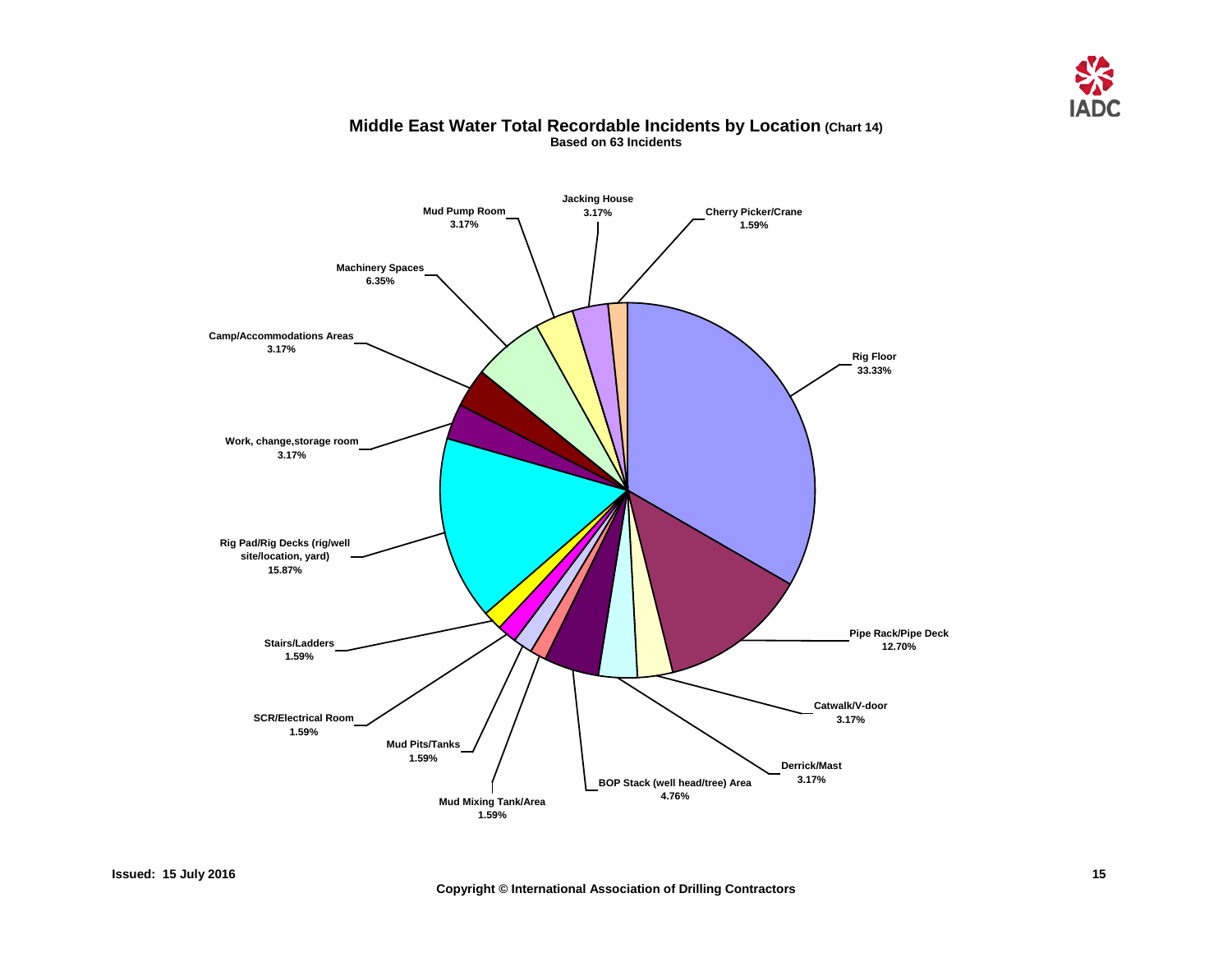

#### **Middle East Water Total Lost Time Incidents by Time in Service (Chart 15) Based on 19 Incidents**

<span id="page-17-0"></span>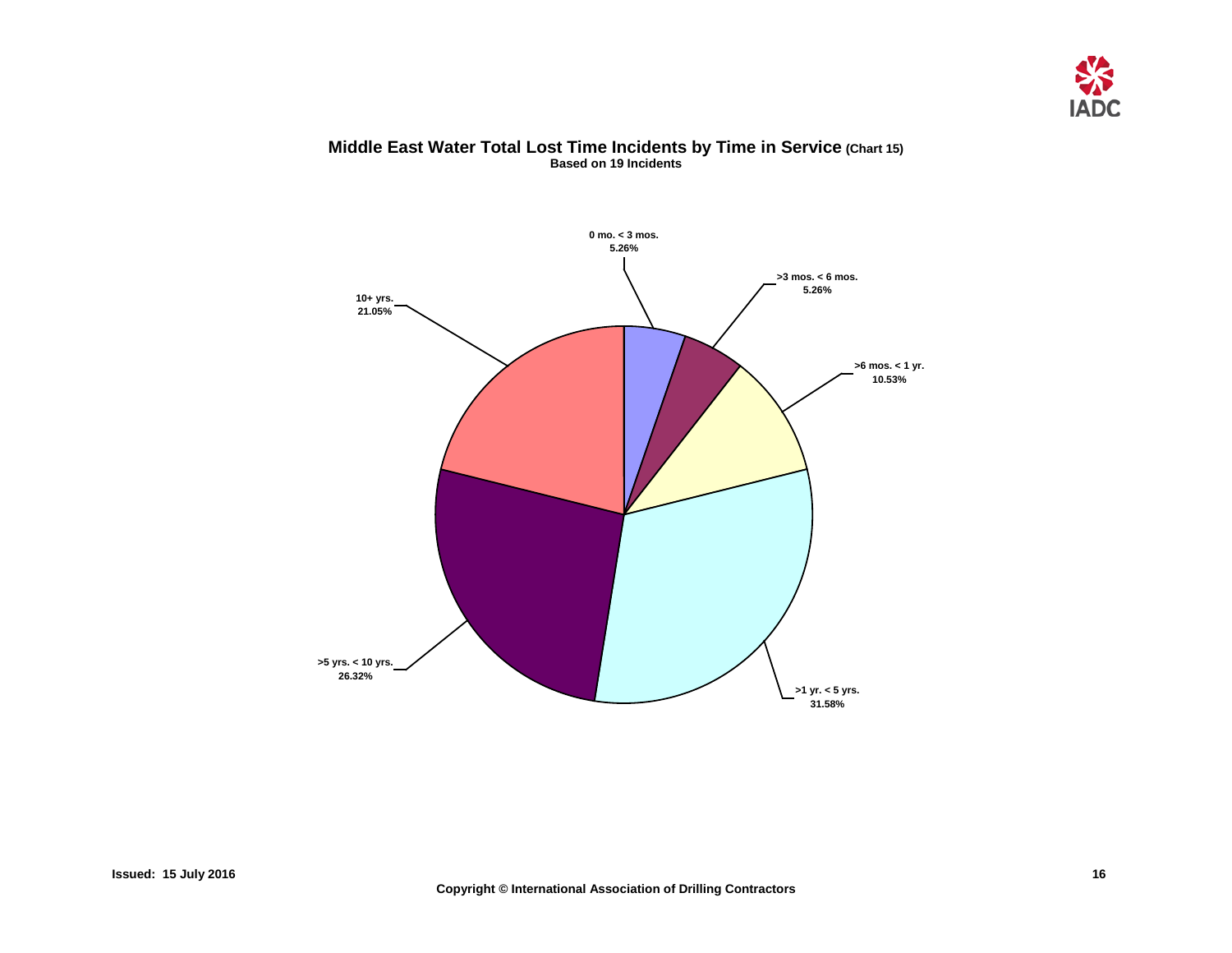

#### **Middle East Water Total Recordable Incidents by Time in Service (Chart 16) Based on 63 Incidents**

<span id="page-18-0"></span>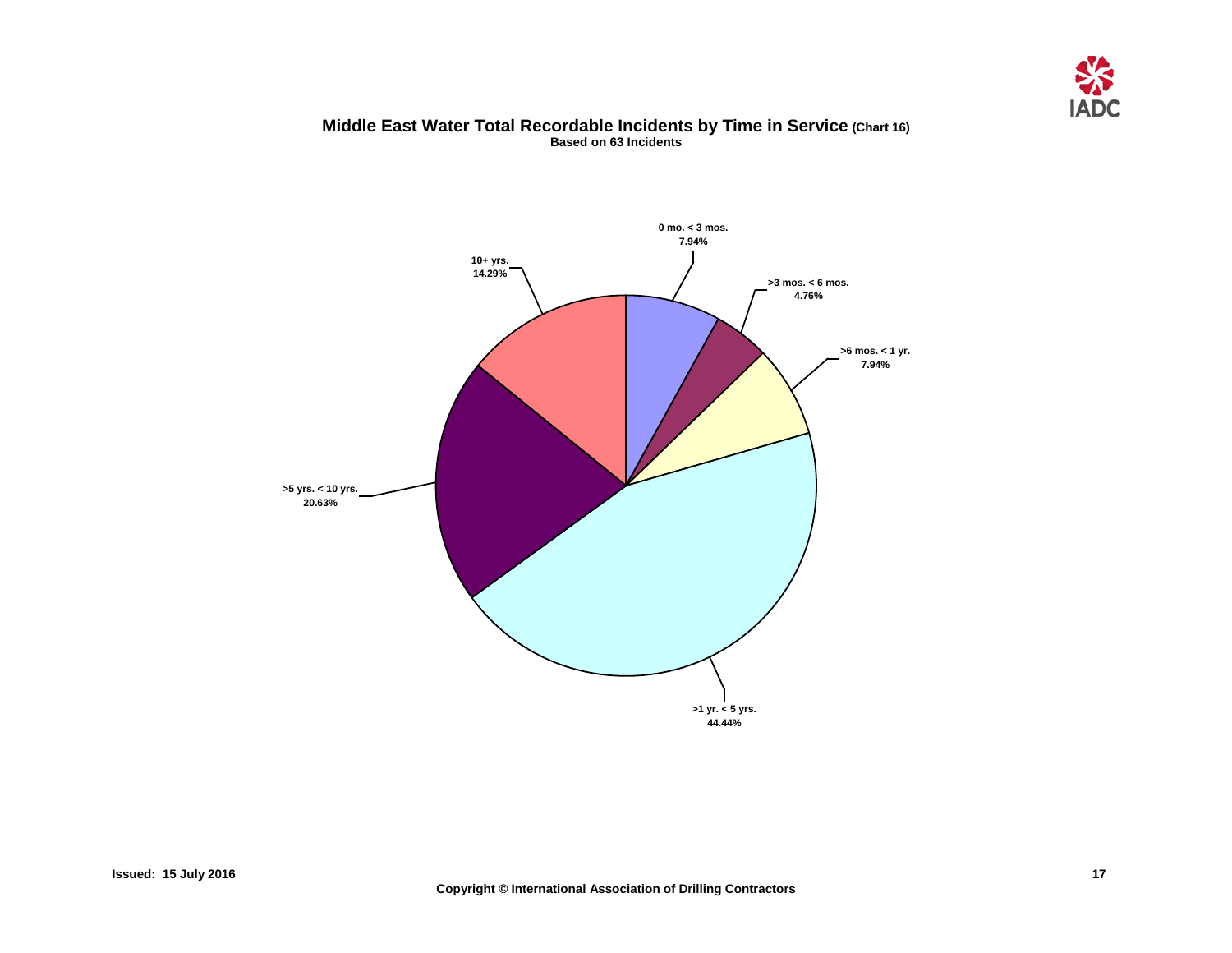

#### <span id="page-19-0"></span>**20:00 5.26% 19:00 5.26% 16:00 10.53% 4:00 5.26% 1:00 5.26% 3:00 5.26% 7:00 5.26% 10:00 5.26% 11:00 5.26% 12:00 5.26% 14:00 15.79% 15:00 10.53% 18:00 5.26% 21:00 5.26% 22:00 5.26%**

#### **Middle East Water Total Lost Time Incidents by Time of Day (Chart 17) Based on 19 Incidents**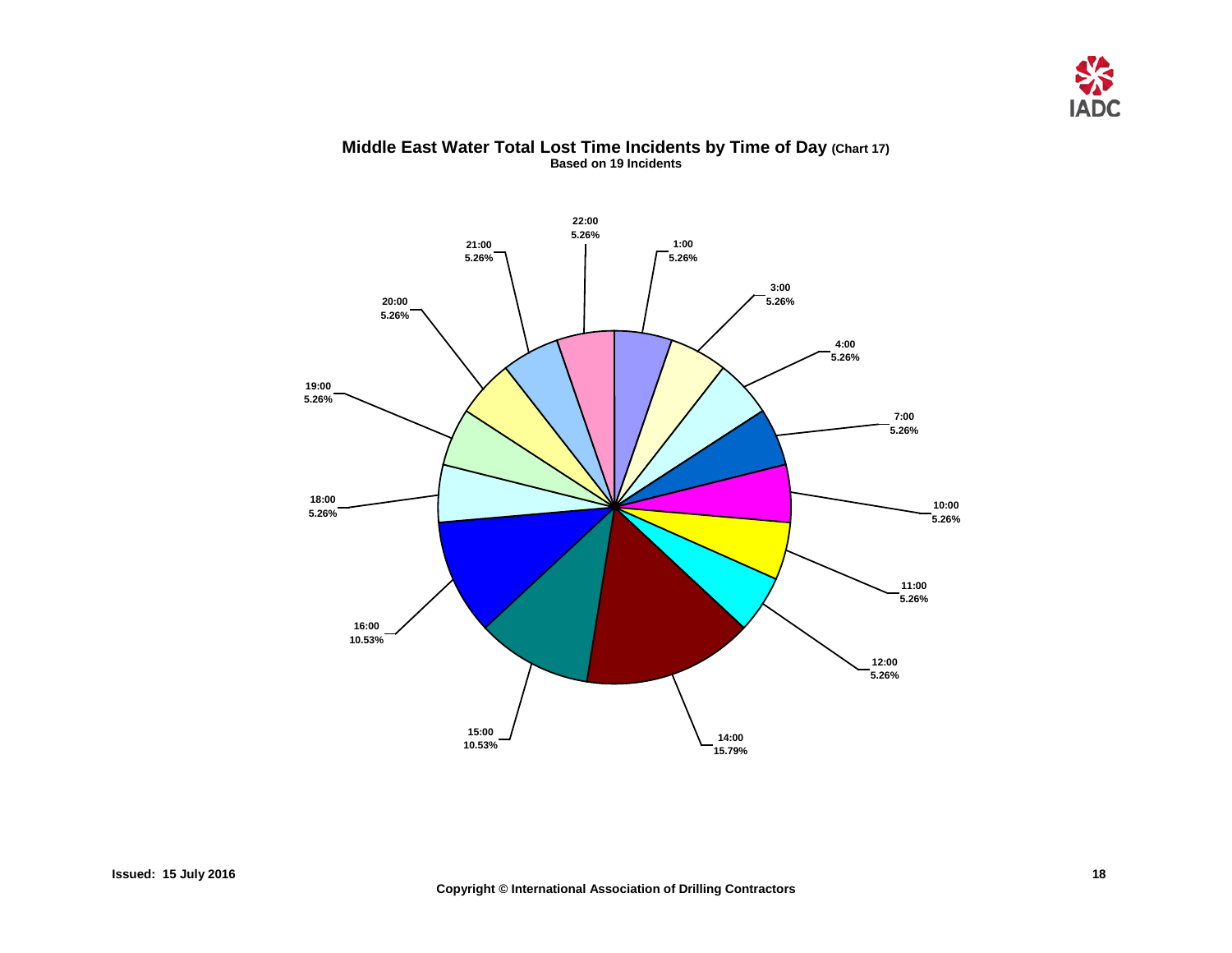

#### **Middle East Water Total Recordable Incidents by Time of Day (Chart 18) Based on 64 Incidents**

<span id="page-20-0"></span>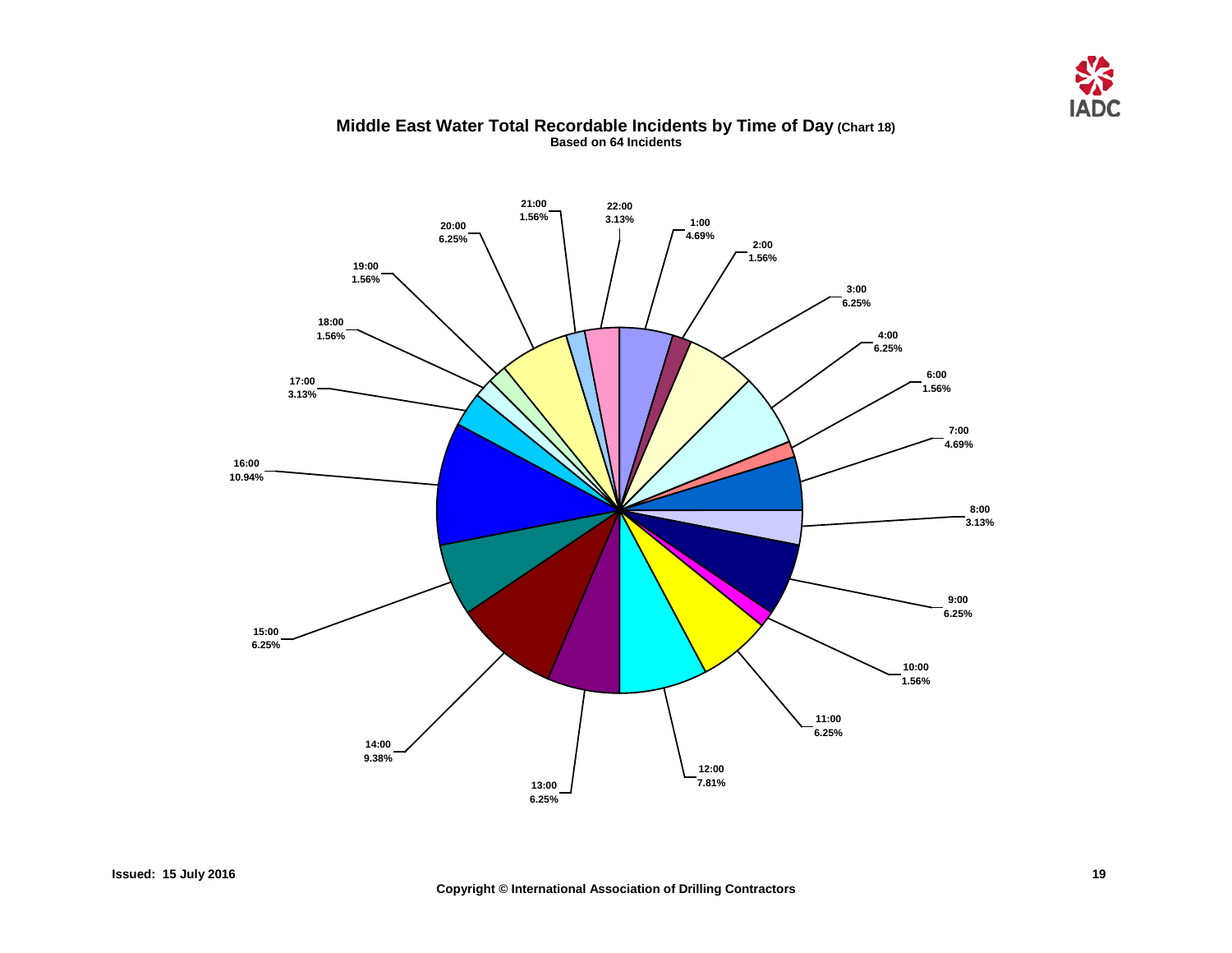



#### **Middle East Water Total Lost Time Incidents by Age (Chart 19) Based on 18 Incidents**